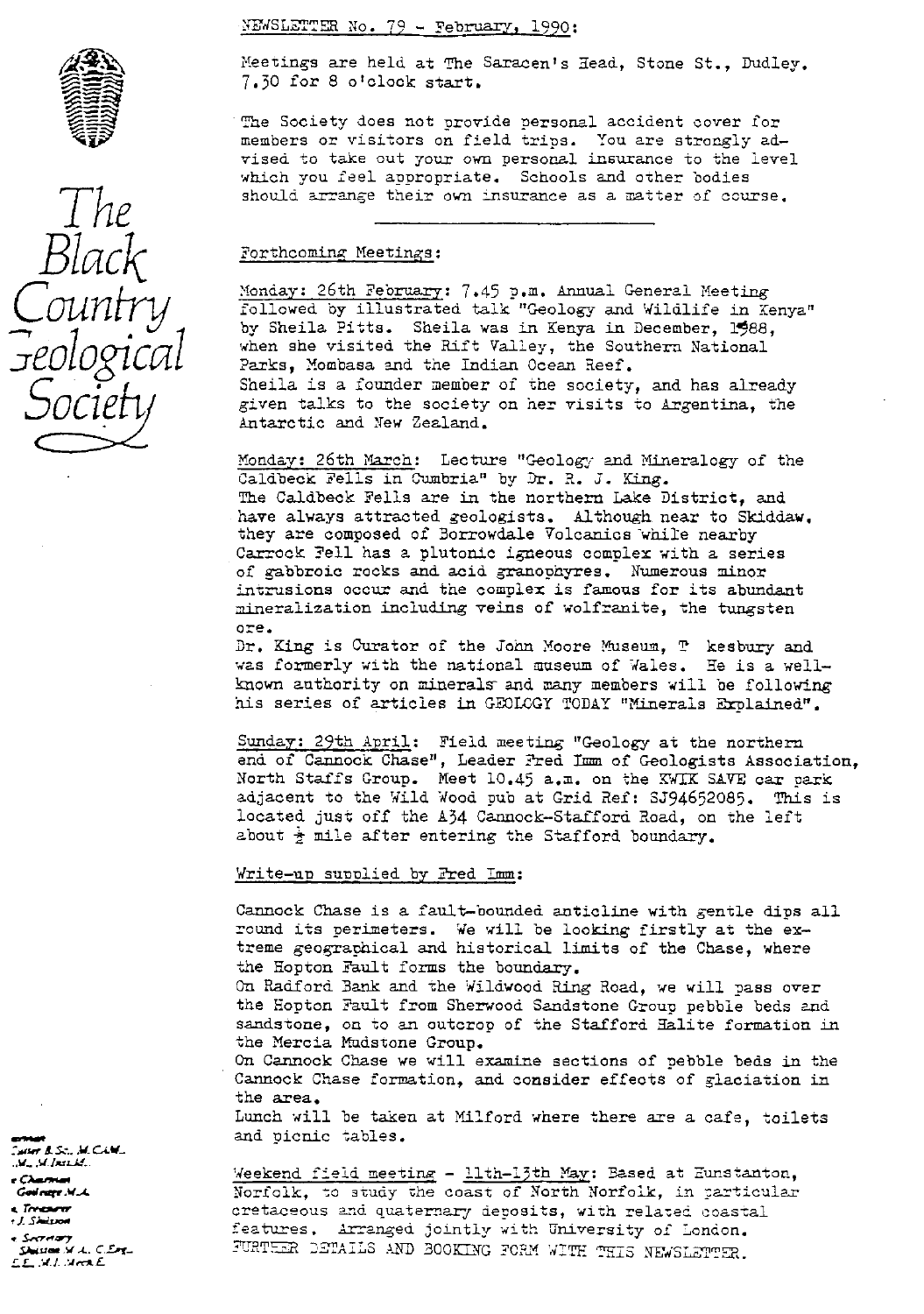Monday: 14th May: Lecture "The Birmingham West Geological Mapping Project" given by the British Geological Survey team who are carrying out the survey:-

Dr. John Powell - project leader Dr. Brian Glover Dr. Colin Waters.

The BGS is currently carrying out a revision survey of the Black Country. This lecture will outline the aims of the project and describe the methods used, in particular computers for data storage and for the production of geological maps.

Then it will cover new ideas and information already produced by this survey, relating to Etruria Marl in the Barrow Hill area, the Rowley Regis dolerite, and late Carboniferous and early Permian rocks generally.

June: Evening field meeting to local opencast coal site.

Please note - SATURDAY; 21st July: Field meeting to Malvern Hills.Leader Dr. David Bullard. Meet 10 a.m. at British Camp car park (grid ref: 762403) on the A449 Malvern-Ledbury Rd.

Sunday: 23rd September: Field meeting to Dovedale, Derbyshire. Leader Dr.Paul Bridges of Derbyshire College of Higher Education.

Monday: 15th October: Lecture"Silurian RED beds  $-$  a geologist's view of the USSR" by Dr. David Siviter of Leicester University.

Early November: Field meeting to Black Country sites. Leaders the British Geological Survey team.

Monday: 19th November: Lecture "The Hornsleasow dinosaur excavation and sieving project" *by Roger Vaughan of* Bath Museum.

Friday: 30th November: 15th anniversary dinner with speaker. At the University Centre, Birmingham University.

#### EDITORIAL:

Nay I suggest two items of reading matter for the new year. Firstly a subscription to the excellent GEOLOGY TODAY which is looking for an increased circulation and thoroughly deserves to

achieve it. As a result it **is on** offer to BCGS members at a reduced rate - 20% discount on the 1990 subscription, making it €15.25 instead of £19.00. It is also being offered free to all schools and colleges offering geology at A level for a limited period. The details of *this* offer are enclosed on a sheet in this newsletter. Congratulations to BCGS member and treasurer Judith Shilston on winning second prize in GEOLOGY TODAY'S photo competition with her *photograph* of the crater of Vulcano. Are there any other members who could give Judith some tough competition next year?! Details later in the newsletter. My second item for the 1990's is "Turning Up The Heat" by Fred Pearce. This excellent, upto-date, account of the various strands of global warming and related environmental causes and <sup>p</sup> roblems makes interesting reading for geologists and highlights the important and often leading role being played by research geologists in this field. The atmosphere is proving such a complex system that even the most sophisticated computermathematical models cannot begin to give accurate or reliable predictions of the nature or pace of climatic change and hence attentio: is being focussed upon possible similar rapid changes in the geological record such as dinosaur extinction. This book will keep one interest from cover to cover and it is not all doom and gloom as suggestions are made as to how mans ingenuity can get us out of this mess. Published by Paladin at £4.99 it is described as the first hand book of the Greenhouse Age and is written by New Scientiseditor Fred Pearce.

A final point *for this month -* museum entry charges. It *came* as no surprise to see- the 40% reduction in attendance after the introduction of charges at a certain well-known London Museum and the consequent review of the policy. Lets *hope* that adequate subsidies can be forthcomin g so that major museums can become, as often originally intended, open to all, regardless of ability to pay. In the present situation both the public and the museum are losers.

Sunday 29th October. Field Meeting at The Ercall, Wrekin Area, Shropshire. It was a windy, chilly, late autumn morning, *but with* eighteen people the meeting was very well attended, being led by Dr. Alan Wright of Birmingham University - a geologist closely acquainted with *this* district. The Ercall is a hill forming a north-eastward prolongation of the Precambrian Uriconian volcanics of The Wrekin. It is bordered an the north-west by dounfaulted, drift-covered, soft *red* beds of the barren Upper Coal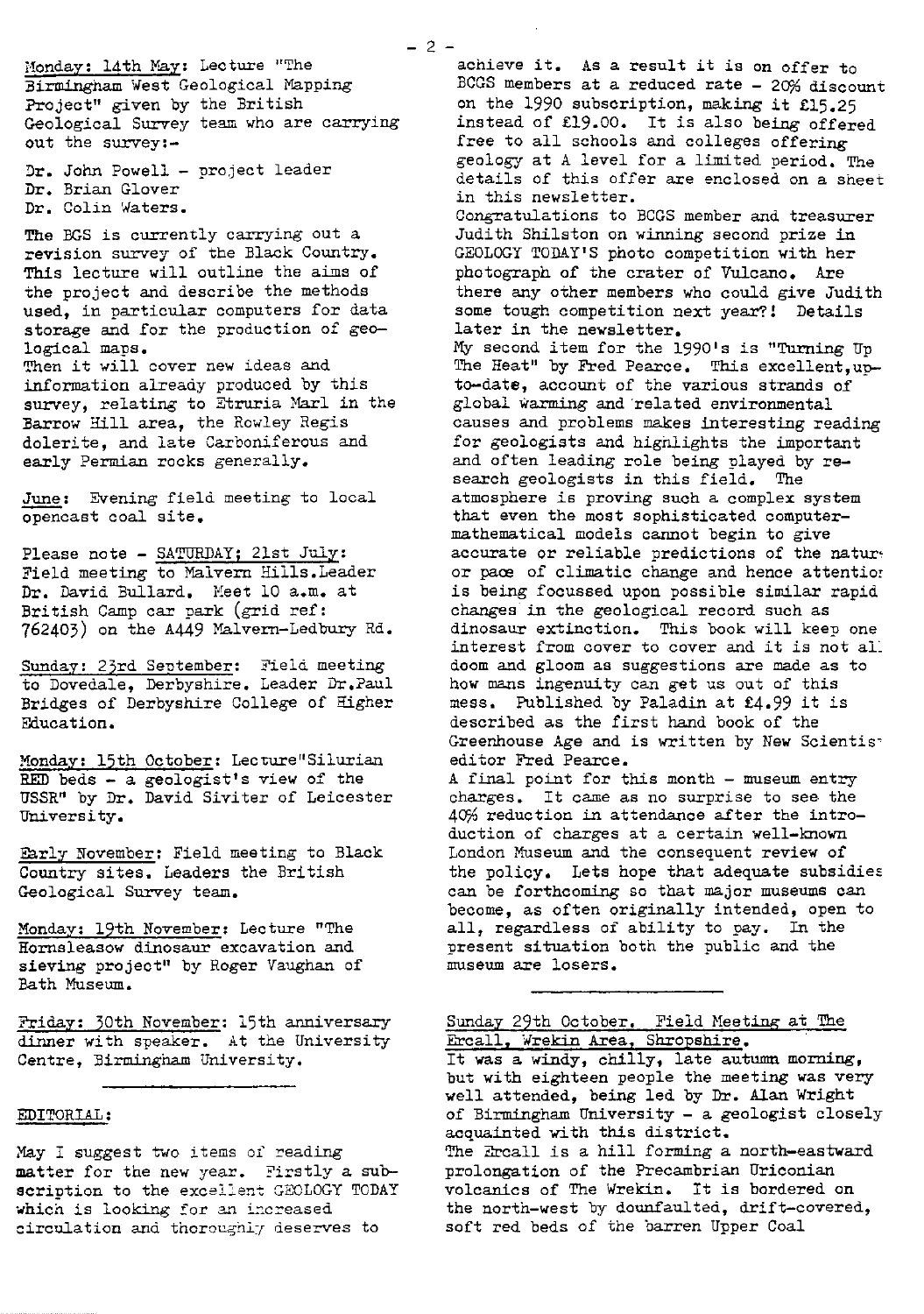and Carboniferous strata to the south-

Dr. Wright explained that the best radiometric age dating of the large Precambrian granophyre body in the middle of The Ercall gives an age of 560 million years,  $(+ \text{ or } -2 \text{ m.y.})$ . total thickness, and slightly above our This sets an age of somewhat less than Dictyonema locality they are intruded, other countries been measured at 575<br>m.y. or even older. Will The Ercall prove to be the definitive time-setting<br>locality for this highly important We had the pleasure of seeing a wellexposed unconformable contact of Lower Cambrian conglomerate resting on David Gossage: gxanophyre and *were. thus* convinced that the granophyre is not a post-Cambrian intrusion, as some geologists have Gold, Silver and Precious Metals of the

Ercall we examined flow-banded<br>
rhyolite lavas, *tuffs, agglomerates* hard, resistant rocks are typical of the Uriconian volcanics. Passing stratigraphically upwards into Thin clay layers in the conglomerates have yielded acritarchs, which are Cambrian (Atdabanian). bedded, grey quartzites, showing here lowed above by softer, argillaceous<br>sandstones named Comley Sandstone after the famous locality near Church<br>Stretton, where they yielded good our group at this point at The Ercall. may exist.<br>After walking a few hundred metres EXPLORATION and MARKETS: After walking a few hundred metres

Measurers; and by outcropping Cambrian lying Shineton Shales, we reached a shallow<br>and Carboniferous strata to the south- cutting where fossil collectors were more dast.<br> **Outurate.** Fragments of the net-like (den-<br>  $\eta$ . Wright explained that the best droid) graptolite Dictyonema indicated a rather high position in the Shineton Shales, dated here as Upper Cambrian. middle of The Ercall gives an age of The Shineton Shales might exceed 1,000 m.in<br>560 million years,  $($ + or - 2 m.y.). total thickness, and slightly above our This sets an age of somewhat less than Dictyonema locality they are intruded, betwee:<br>560 m.y. for the overlying fossil- hearly vertically-dipping bedding planes. by 560 m.y. for the overlying fossil-<br>iferous Lower Cambrian sedimentary an 80 m. thick body of medium-crystalline, iferous Lower Cambrian sedimentary an 80 m. thick body of medium-crystalline,<br>rocks, which rest directly and igneous rock made up of pink feldspars and rocks, which rest directly and igneous rock made up of pink feldspars and unconformably on both the granophyre dark ferromagnesian minerals. It is called unconformably on both the granophyre dark ferromagnesian minerals. It is called a<br>and the Uriconian volcanics. On the camptonite and belongs to the curious family and the Uriconian volcanics. On the camptonite and belongs to the curious family<br>world scene this dating is significant, of hypabyssal igneous rocks known as lamproworld scene this dating is significant, of hypabyssal igneous rocks known as lampro-<br>because lowest Cambrian has in several phyres. The original shape of Maddocks Hill phyres. The original shape of Maddocks Hill<br>has been drastically changed by the removal of a great tonnage of the camptonite for road stone.

locality for this highly important Rain came heavily in the final half hour of stratigraphic boundary? our day, but too late to spoil what was a our day, but too late to spoil what was a first-class geological field meeting.

believed hitherto.  $British Isles: Lecture by Dr. Rob Izer,$ In various other quarries in The Birmingham School of Earth Science, 4th call we examined flow-banded December, 1989: rhyolite lavas, tuffs, *agg*lomerates and is an old friend of the Society, and his<br>and occasional basalt dykes, most interest in the precious metals and their interest in the precious metals and their<br>histories made for a colourful talk from spectacularly at Forest Glen. These histories made for a colourful talk from<br>hard, resistant rocks are typical of homans to cowboys campfires mine discoveries to the complex exploration and markets of today's precious metals industry. the overlying Cambrian sediments we Rob began his tour of the important precious<br>saw several metres of basal conglom- metal sites of the U.K. by reviewing the metal sites of the U.K. by reviewing the metals and the places at which they have erates, consisting of cobbles, pebbles and the places at which they have erated that<br>and grit derived from the Uriconian. The traditionally been produced. We learned that and grit derived from the Uriconian. traditionally been produced. We learned that<br>Thin clay lavers in the conglomerates silver was and is mainly produced as a byhave yielded acritarchs, which are product of lead-zinc-copper mining operations.<br>microfossils of uncertain affinity such as those of past centuries in the Peak such as those of past centuries in the Peak but which nevertheless establish the District, the Mendips and the Pennines, with age of this sequence as Lower small amounts derived from Anglesey and the small amounts derived from Anglesey and the Welsh Borders. Above the conglomerates come 25 Gold in contrast, is usually worked in its metres or so of very hard, thickly- 'native' form as nuggets *or grains in river* and there some ripple mark patterns on *in gold-quartz* mineral veins. Placer type the 40<sup>°</sup> dipping bedding planes. The *gold* has traditionally been a product in the gold has traditionally been a product in the quartzites, locally known as the Lead Hills area of Scotland and in Wales,<br>Wrekin Quartzite Formation, are fol- Where the 'Mother Lode' is quartz-gold ve where the 'Mother Lode' is quartz-gold veins which cut into the Welsh hills. Other precious metals including platinum<br>group metals (platinums, osmium, nithenium, Stretton, where they yielded good palladium, irridium and rhodium) are not<br>Lower Cambrian faunas. Fossils eluded produced in Britain although minor depos: produced in Britain although minor deposits may exist.

over less well exposed ground of the Discussing gold, silver and platinum, in turn. upper Comley Sandstone and the over- we learned that Britain is on the verge of a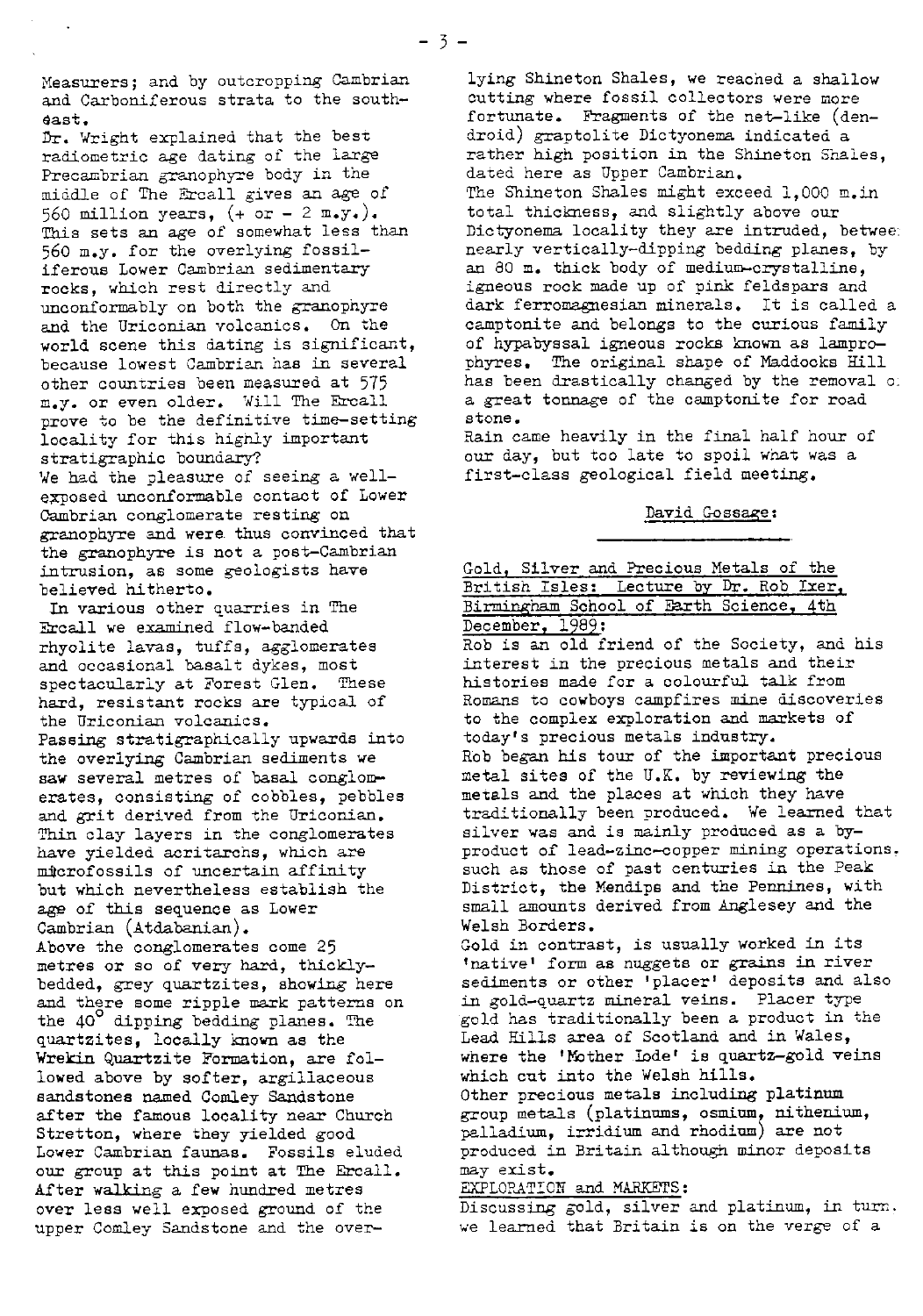new gold rush, with mining companies currently investing in exploration of the Scottish Dalradian rocks. Rob predicted that within a few years Britain would be among the top twenty gold producing countries of the world. The mining company have found gold'anomalies' and are in search of the Mother Lode.Rob himself has been involved in some interesting work in this field looking at the shape of gold grains which can show how far the gold grain has been transported from its source. The watercontact of the grain appears to purify the gold by stripping out other metals and there is currently a controversy about the formation of gold nuggets. Following the discussion about the goings-on-in-gold in Britain, Rob returned to his favourite subject - Silver and in particular a particularly delicate and appealing group of silver minerals known as the 'Ruby Silvers'. Lavishly illustrated with slides displaying the appearance of the minerals under the reflected light microscope, we learned of how Rob discovered with Chris Stanley the first occurrence of silver in the ores of the northern Pennines. They had been testing a hypothesis put forward by the eminant Sir Kingsley Dunham to the effect that there was no chance of silver minerals being found or exploited in this area. *Rob* finished the lecture with a summary

of opportunities for the exploitation of platinum and its associated *metals in* the U.K. Platinum is found in association with ultrabasic igneous rocks, thrust to the surface during collisions of continents in plate tectonics In the Shetland Isles such rocks can be found although it seems unlikely that an economical mine would ever be opened in such a remote spot, and while the metals markets are so closely controlled by *other countries.*

One of the pleasures of Rob's talks are the sidetracks that he travels whilst following the main thread, and most people would have found something appealing, be it what the Romans did, which metals to invest in or where they sight go panning for gold, and IF any of our members should happen to discover a 'Ruby Silver' mineral that doesn't have a name, Bob Ixer would love to hear from 7ou.

Graham Worton

## Geology and Black Country World:

Members will be familiar with the name "Black Country World" through its frequent mention **iL** the local press, but probably only have the vaguest notion of what it actually is. Ever since Bradford and Beamish began selling the idea of local heritage in the early seventies (albeit in a highly romanticised way)everyone has jumped onto the bandwagon. Dudley is no exception, in fact it is now one of the most active protagonists, with two council departments - Economic Development and Leisure Services deeply involved in promoting the borough, through tourist trails, promotional leaflets and large stands at national holiday and leisure fairs, Black Country World is the focal point for Dudley's Heritage strategy. Basically it is the umbrella organisation for the four visitor attractions on Castle Fill - the zoo. castle, Black Country Museum and Dudley Canal Trust. Over £6 million has been invested in developing all of these sites mainly through the building of new, exciting

exhibits. In the long term it is hoped that visitors will be able to travel between attractions on a miniature mono-rail link, although each will retain its own identity. A hotel and conference centre is also planned in the coming years.

What is so exciting about Black Country World is that Geology is the lynchpin of the entire project. Castle Hill is riddled with limestone mines and quarries. Many of the latter were converted to create unique pens for the zoo animals - notably the polar bears. The Singing Cavern experience re-creates life inside a limestone mine. The Black Country Museum reconstructs local life in the early 20th century, when *the economic fabric of* the area was based entirely on the exploitation o; *local resources - coal,* fireclay, limestone and ironstone. Even the castle is constructed of local limestone and owes its prominent position to forces which folded up the Wenlock Limestone strata during Devonian times. The new exhibits will further *emphasise these* geological links. Towards the end of 1989 a walk-through mining experience was opened at the Black Country Museum. This depicts a typical late 19th century Black Country coal mine on the 30 foot or 'Thick Coal', and is set to become the museum's most popular exhibit.

The Canal Trust had also taken up the geo logical theme. A new tunnel linking Castle Mill basin to the Singing Cavern via Little Tess cavern will house a new audio-visual display on the formation and mining of the Wenlock Limestone, featuring illustrations of many of the fossils in Dudley Museum. The most exciting project is the new zoo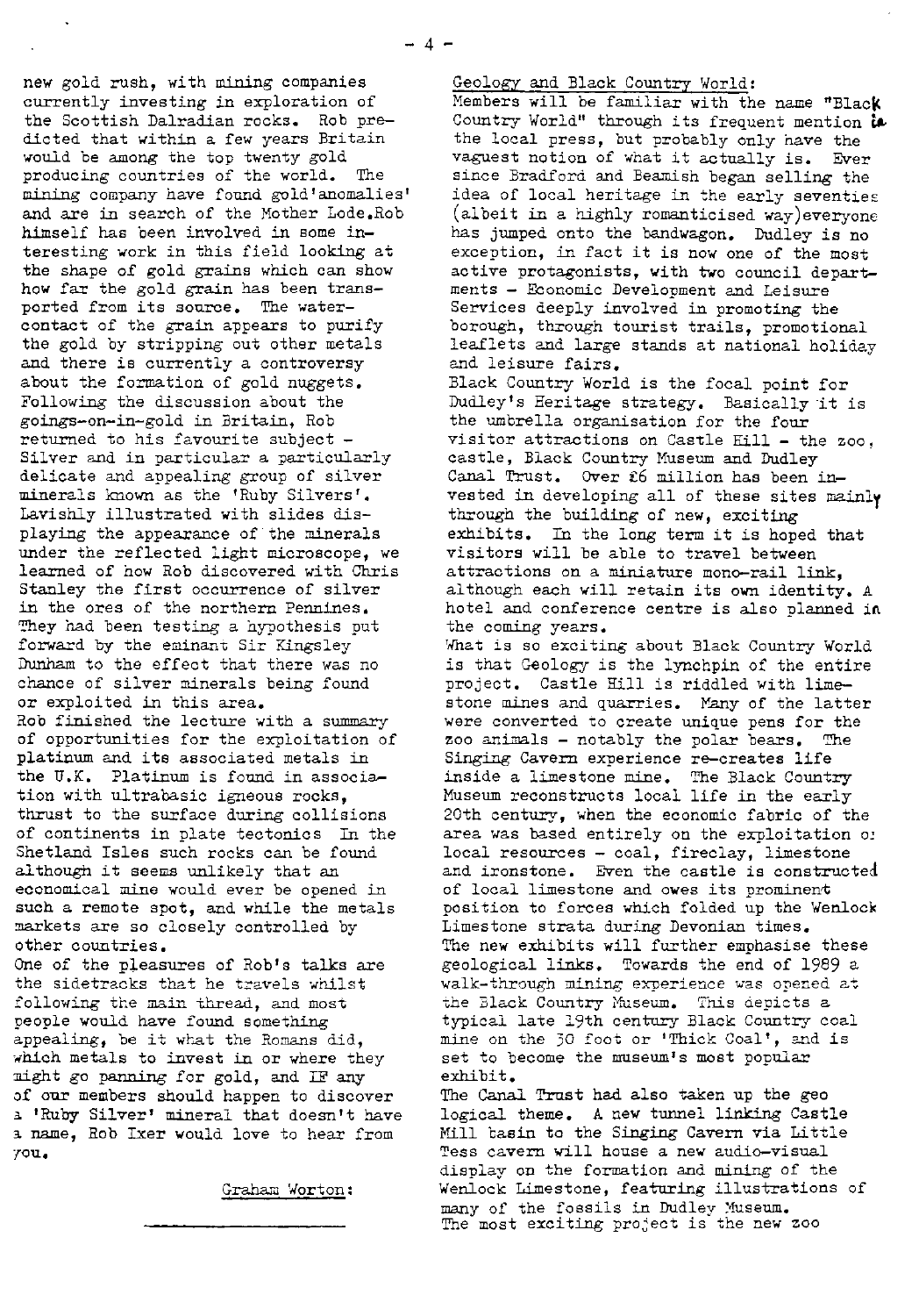exhibit, the Geochrom (from the Greek Geo' (earth) 'chro' (an abbreviation of 'chromos' (time)), and 'm' (matrix) a quite revolutionary concept which combines live zoo exhibits with spectacular museum-type displays, akin to those of the Epcott Centre at Disneyworld.

The theme of the Geochrom is the story of life on Earth - seen specifically from Dudley's point of view. This is being done by re-creating in a very theatrical way, the various palaeoenvironments experienced locally over the past 420 million years (tropical seas, coal forest, deserts, temperate forest, glacial etc.) complete with the flora and fauna of the time, and then in adjacent display areas to create the modern equivalents of these ancient environments, using the zoo animals. Artificial rock faces containing fossils will emphasise the ecological and morphological links between past and present life forms. By adopting this approach, the evolution of life on earth can be demonstrated, showing very poiniently the processes of extinction, fossilization and survival. Phase 1 of the Geochrom opens at the end of March. It is a tropical house containing creatures as diverse as butterflies and crocodiles. The adjacent exhibi--tion area contains reconstructions of Silurian and Carboniferous Dudley and has a strong ecological message. As Dudley's geologist 'on site', Black Country World *has given me* a tremendous opportunity to stretch my creative muscles in a way that other museum geologists can only dream of doing. However, it leaves the future of the Geology gallery in Dudley Museum up in the  $air - it$  is unlikely that the council would be prepared to invest considerable sums in making major changes when so much time and energy is being invested on Castle Hill. In the meantime, therefore, changes in these displays are taking place only at a gradual Dace.

Finally may I recommend a visit to Black Country World over the Easter holidays - I'm sure you'll come away very proud of your geological heritage.

Colin Reid:

CONSEERVATION ACTIVITY

The Black Country Geological Society has always been involved in conservation of geological sites, identifying sites important for their geology, and giving warnings when sites are threatened by development. Currently the four Black Country local authorities - Dudley, Sandwell, Walsall and Wolverhampton - are conducting a nature conservation and land use surrey for deciding future strategy. Called the Black Country Nature Conservation Strategy - Unitary Development Plan, the survey is being organised by the Urban Wildlife Group, and the society providing the geological input. The aim is to identify and list important nature conservation sites (including geological sites) in the Black Country. Society members Alan Cutler, Peter Smith and Graham Worton have been identifying and describing locally imortant geological sites for inclusion in the survey. 'Wile the BOGS already had considerable knowledge of sites in the Dudley area, less was known about the other areas, and so this has entailed a considerable. amount of work. The deadline for completion of the initial

stage, that of identifying sites, was December 1989, and the next stage, of describing sites in more detail, has now begun. If any member would like to help in this work. they should get in touch with Alan Cutler.

#### NIGEL BRADLEY'S SUCCESS :

Members will be pleased to learn that after 8 years of hard part-time study with the Open University, Nigel has successfully completed all parts of his OU science degree. Award of the degree will take place shortly. Our heartiest congratulations on a splendid achievement,

# BCGS NEWS:

1. Earth Science Conservation - journal published by the Nature Conservancy Council. A new format,magazine-style layout, full-colour front cover and greater emphasis on topical articles and features from more contributors with diverse backgrounds. Available from Earth Science Division, Nature Conservancy Council, Northminster House, Peterborough, PE1 IUA. Tel: (0733) 40345.

2. A one-day school - "Black Country Industry and the Industrial Revolution", Sat. 10th March, 1990 at Faculty of Arts, University of Birmingham. Fee €14.00 including lunch and refreshments. Contact School of Continuing Studies, University of Birmingham, PO Box 363, Birmingham B15 2"T. Tel: 021 414 5607/6/8)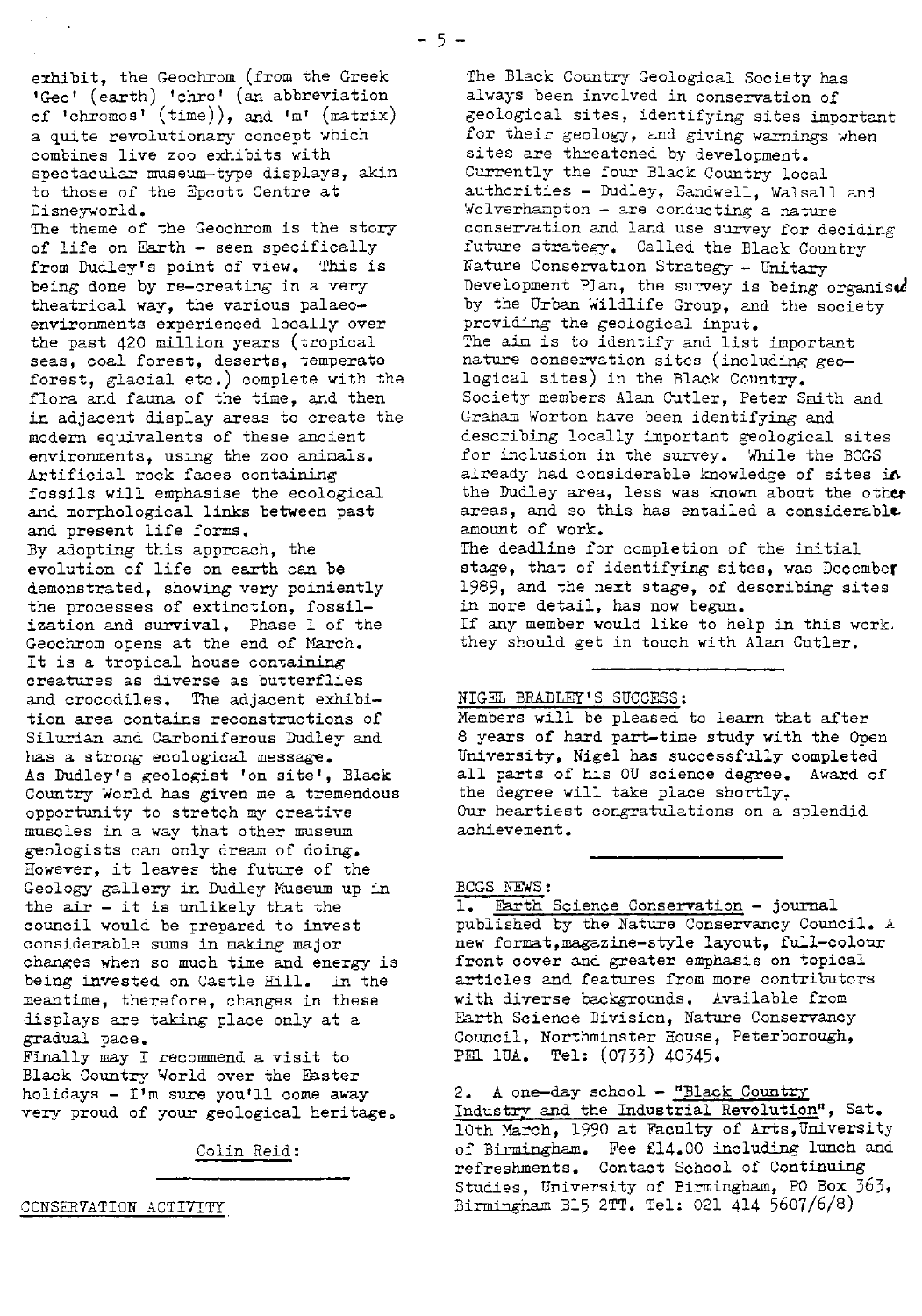-6-

<sup>3</sup> "Geological Conservation Review" - a major new geological series. The culmination of 12 years research and critical analysis covering the most important parts of the British Isles geological heritage. 50 volumes will be published. The first is entitled "Quaternary of Wales" - describing the rocks and landforms of Welsh quaternary and is available from Nature Conservancy Council, Northminster Rouse, Peterborough **FEL 1UA at £27.00 (post free).** Apply to Dept. G.C.R.F, Publications at the above address.

4. "Birmingham Green Guide" - compiled and published by Birmingham Friends of the Earth. This guide contains all the latest information on environmentally friendly products for home, garden, foodstuffs; places, problems, recycling, education and health. A must for an ecologically aware citizen. Available from Birmingham Green Guide, c/o Friends of the Earth, 54 Allison St., Digbeth, Birmingham 35 5TH. Price €4.95, + E1.00 for postage and packing. Cheques made payable to Birmingham Green Guide.

5. "The Nature of Worcestershire" - a limited edition of th wildlife and natural history of the old county of Worcestershire edited by G. H. Green and Brett Westwood for the Worcestershire Nature Conservation Trust. Published by 3aracuda books Ltd. By prior reservation at  $£13.95$  plus  $£2.00$  postage and packing. Un-numbered copies at 217.95 after publication.

- 6. Bristol University Study Tours:-
- a) Geology of Carmarthen 20th/22nd April, 1990. £25.00 by J.C.W. Cope, B.Sc., Ph.D., D.Sc., F.G.S.
- b) Geology of Cyprus 28th April/12th May, 1990. Staying in Nicosia and Paphos. Reg *Bradshaw M.S.C.,* Ph.D. and P.G.Hardy, B.Sc., Ph.D.
- } Geology on the Isle of Skye.25.6.'90. for 1 week. Fee €60. Leader P. G. Hardy, B.Sc., Ph.D.
- i) Field Geology in Ribblesdale 2nd/3rd June, 1990. £25. Leader T. Barklem, B=.Sc., F.R.G.S., F.G.S.
- ?) Les Musees Geologiques de Paris: A weekend visit to some collections in Paris. Leader Reg Bradshaw. 29th March-lst April, 1990. Fee details on application.
- ') Santorini. 6th-20th Sept., 1990. Fee £475. Leaders M. Aston, B.A., F.S.A. M.I.F.A., and P. G. Hardy.

g) Gold: Dayschool on a Saturday in July, 199 at Ogafan Gold Mine, South *Wales, Leader* M. Armitage, B.Sc.

All enquiries for the above to Department of Continuing Education, Wills Memorial Building. Queens Road, Bristol BS8 1HR. Tel: Bristol (0272) 303622.

7. Trigon Mineral Services Ltd. supply specimens, provide tuition on mineralogy and gemology, organise field trips, exhibitions. lectures and informal talks, and specialise in British and Scandinavian minerals. This is a new company jointly run by Spencer Mathe: Gwyn Green and Mark Jackson at 10 Strickland Court, Grenville Drive, Smethwick, Birmingham. B66 1JS. Tel: 021 565 5051.

Honarary Secretary:

Paul Shiiston, 16 St. Nicolas Gardens, Kings Norton, Birmingham B38 STW. Tel: 021 459 3603.

## Editor:

Andrew Rigby, Witley House, Old Swinford Hospital School, Stourbridge, DY8 1QX. Tel: (0384) 390916.

FROM THE PAPERS:

 $P_{\bullet}T_{\bullet}O_{\bullet}$  .........